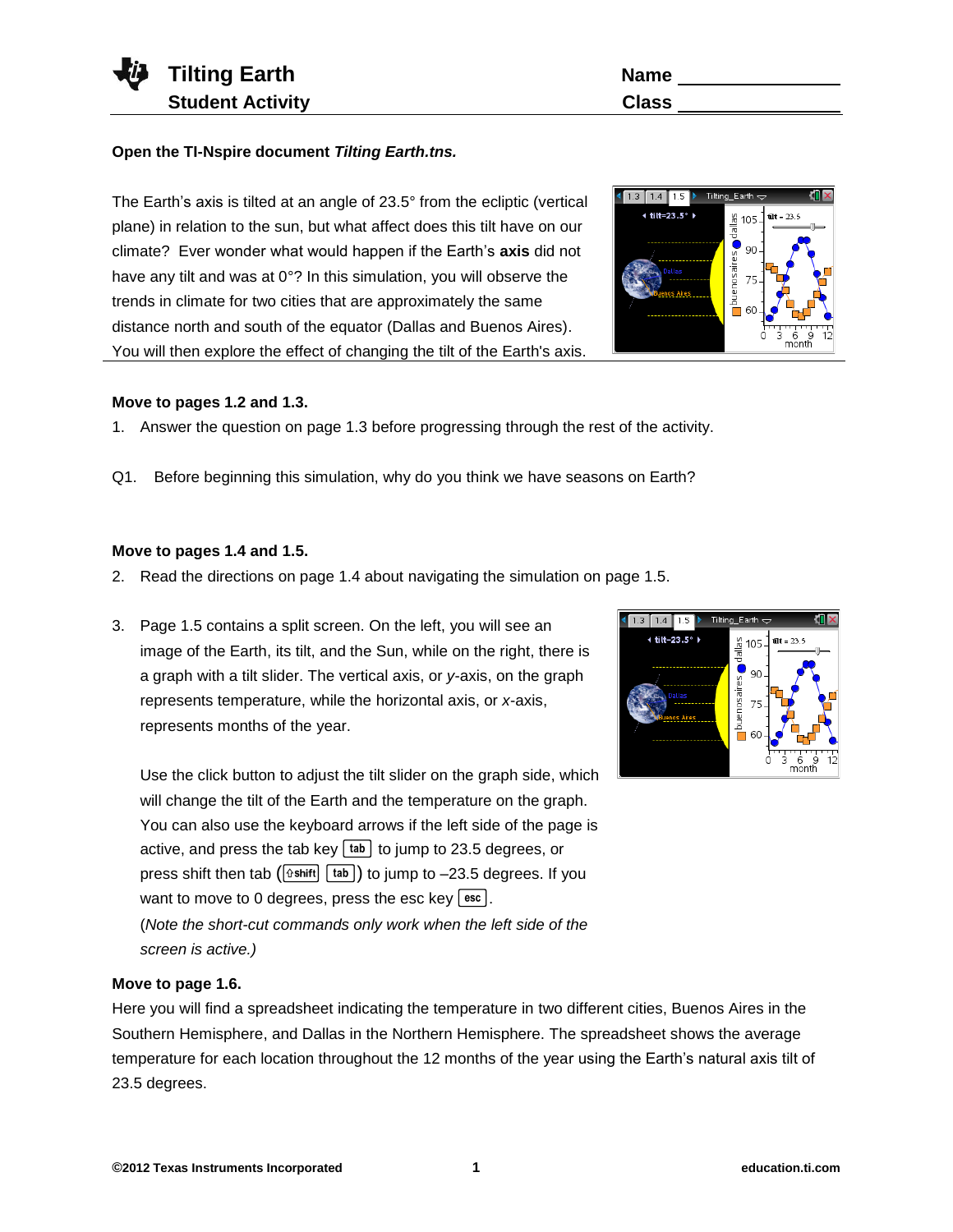| <b>Tilting Earth</b>    | <b>Name</b>  |
|-------------------------|--------------|
| <b>Student Activity</b> | <b>Class</b> |
|                         |              |

## **Move to pages 1.7 – 1.13. Answer questions 2-8 here and/or in the .tns file on your handheld.**

- Q2. When the Earth's axis is tilted at 23.5°, which city receives the most direct sunlight during month 7?
	- A. Buenos Aires
	- B. Dallas
	- C. Both receive the same amount of direct sunlight.
- Q3. When the Earth's axis is tilted at 23.5°, what trend do you see in the temperatures for the two cities?
	- A. The temperatures are relatively the same throughout all 12 months.
	- B. Buenos Aires has a higher overall temperature than Dallas.
	- C. The temperatures in the two cities are inversely related.
	- D. It is cooler in Dallas during month 6 than in Buenos Aires.
- Q4. On page 1.5, set the tilt of Earth's axis to 23.5°. Looking at just the picture of the Earth and the location of the Sun on the left of page 1.5, which season would you conclude that Dallas is currently in?
	- A. Fall
	- B. Winter
	- C. Spring
	- D. Summer
- Q5. Adjust the tilt from 23.5° to –23.5°. What changes do you see in the temperatures?
- Q6. Looking at Dallas, what happens to the monthly temperatures as you increase the tilt from 23.5° to 45°?
	- A. The temperatures go up.
	- B. The temperatures go down.
	- C. Some temperatures go up, while others go down.
	- D. The temperatures all stay the same.
- Q7. Set the tilt of Earth's axis to 0°. What happens to the temperatures in Buenos Aires and Dallas over the 12 month period? Why do you think the temperatures change in this way?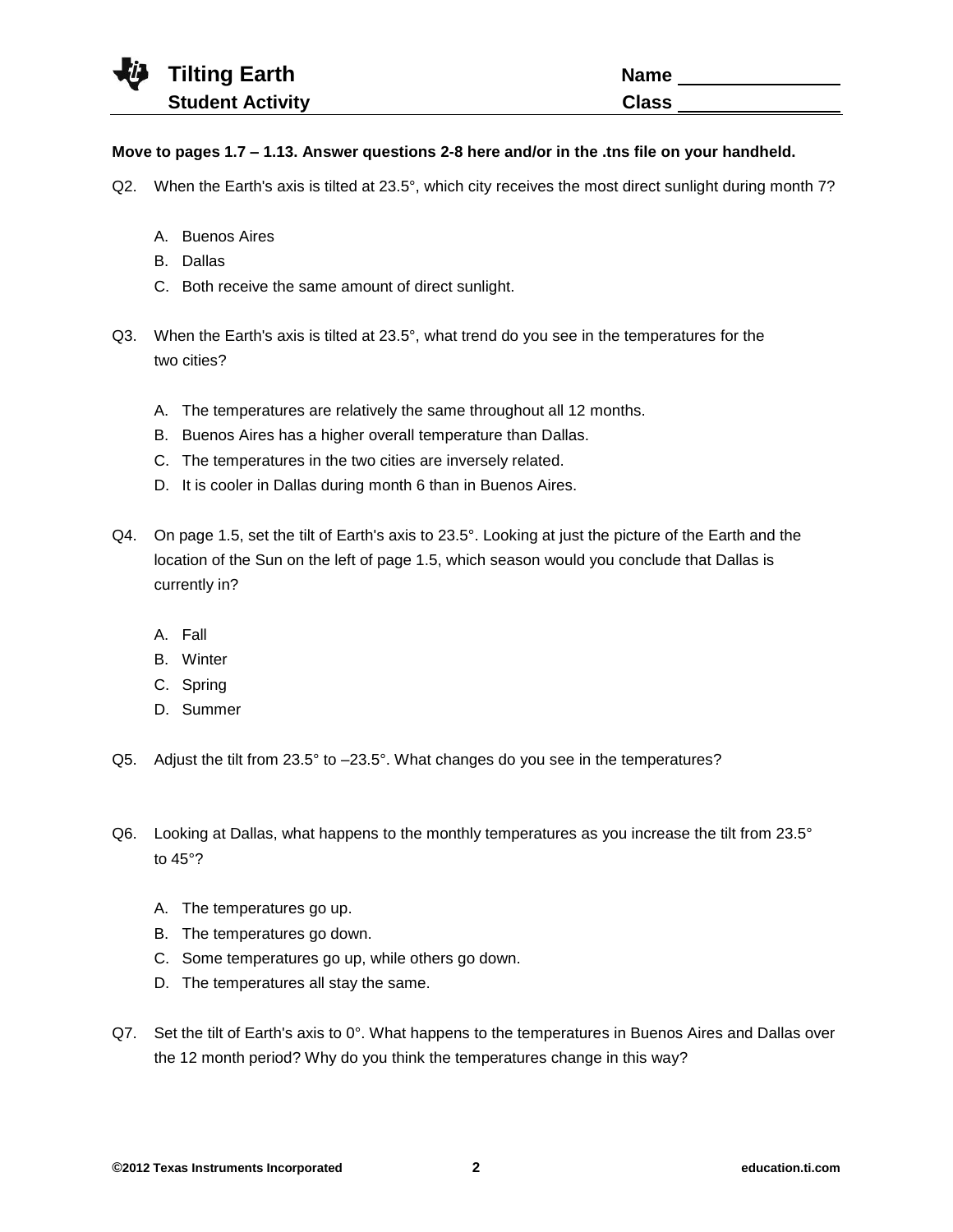| <b>ij</b> | <b>Tilting Earth</b>    | <b>Name</b>  |
|-----------|-------------------------|--------------|
|           | <b>Student Activity</b> | <b>Class</b> |

Q8. How would the climate change in your city if the Earth's axis was tilted at 45°?

## **Move to pages 2.1 and 2.2.**

₹

- 4. Read the directions on page 2.1 about navigating the simulation on page 2.2.
- 5. On page 2.2 you will find a model of the Earth revolving around the Sun. At the bottom, you will see a graph showing temperature over time.

On the bottom of the page you will see an elongated slider. You will be able to click and move the slider on this page the same way as the one on page 1.5. Use the keyboard arrow keys to adjust the tilt while on the top part of the page, and you can also use, tab to jump to 23.5 degrees (and shift-tab for –23.5 degrees) and, If you want to move to 0 degrees, press the esc key  $[$  esc  $]$ . (*Note the short-cut commands only work when the top/image side of the screen is active. Click in that part of screen to make it "active")*



As you adjust the tilt by using the slider, the temperature along the bottom will adjust.

You can press enter [enter] on your handheld or click the pause button **the pause the simulation at** any time. This will allow you to position the Earth in a specific location compared to the sun.

### **Move to page 2.3 – 2.7. Answer questions 9-13 here and/or in the .tns file on your handheld.**

- Q9. Keeping Earth's axis tilted at 23.5°, when would the Northern Hemisphere experience summer? (Where would the picture of the Earth be in relation to the sun? Remember this is a 2D Model.)
	- A. On the top
	- B. On the bottom
	- C. To the left
	- D. To the right

Q10. Keeping Earth's axis tilted at 23.5°, when would the Southern Hemisphere experience summer?